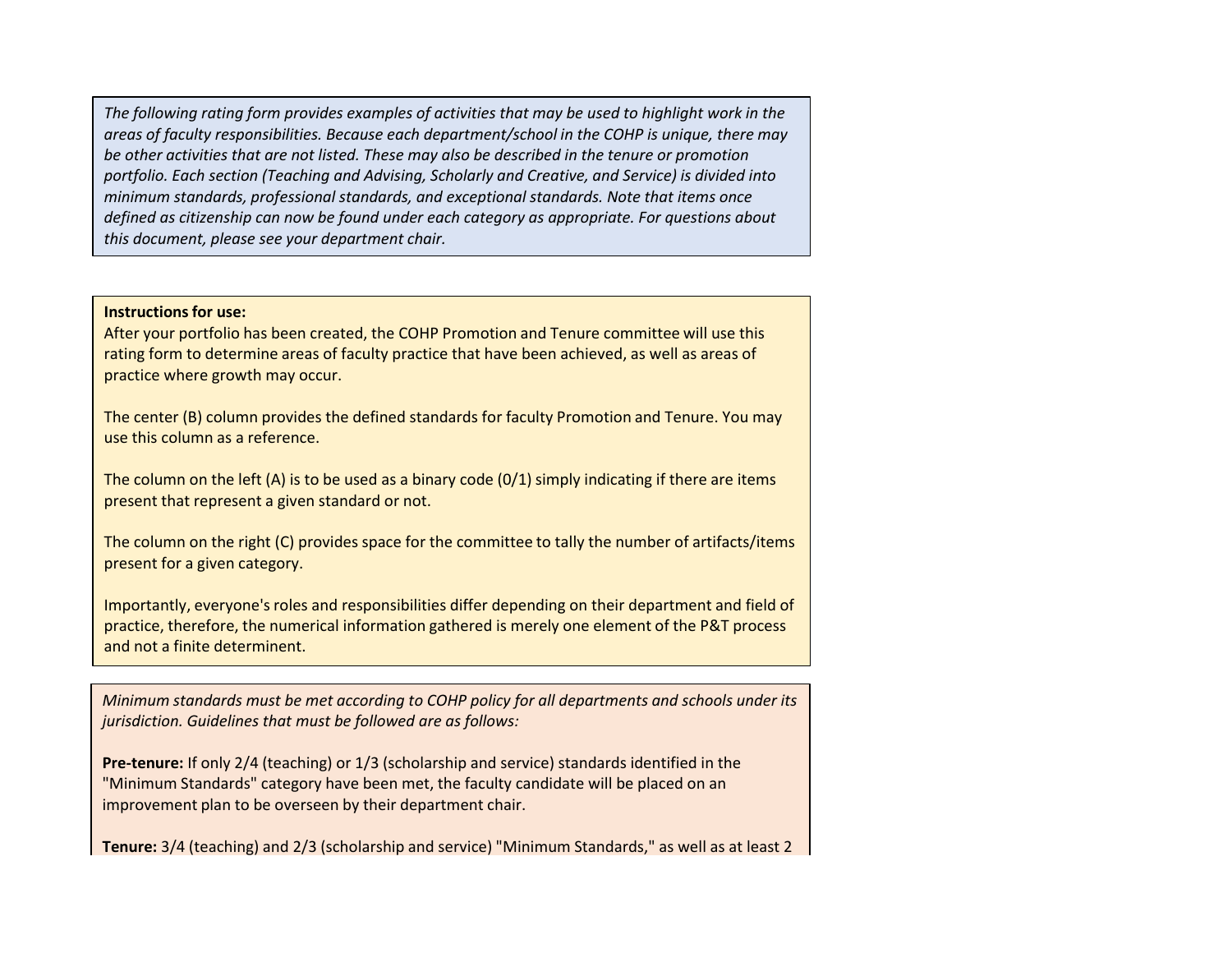"Professional Standards" must be met. One category (i.e., teaching or scholarship) should reach exceptional standards as defined by the department chair of the applying faculty member in accordance with their individual roles and responsibilities.

**Tenure:** 3/4 (teaching) and 2/3 (scholarship and service) "Minimum Standards," as well as at least 2

**Promotion to Associate Professor:** Faculty candidates may apply for associate professor in tandem to applying for tenure; however, the review process for each is separate. To achieve promotion to associate professor, the candidate must hold a terminal or provide a letter of exception from the CAO (MUBOG, AA-26, 2020); must have completed at least five academic years at the rank of assistant professor; and achieve expemplary performance in either Teaching or scholarship with professional rankings in the remaining two areas.

**Promotion to Full Professor:** Promotion to full professor is a separate submission where advancement is determined based on performance from the time of associate appointment to full professor application. To achieve promotion to full professor, a faculty candidate must meet exceptional standards in two performance categories and maintain professional standards in the third. Additionally, "the candidate must have had at least five complete academic years of experience in the rank of associate professor (MUBOG, AA-26, 2020)."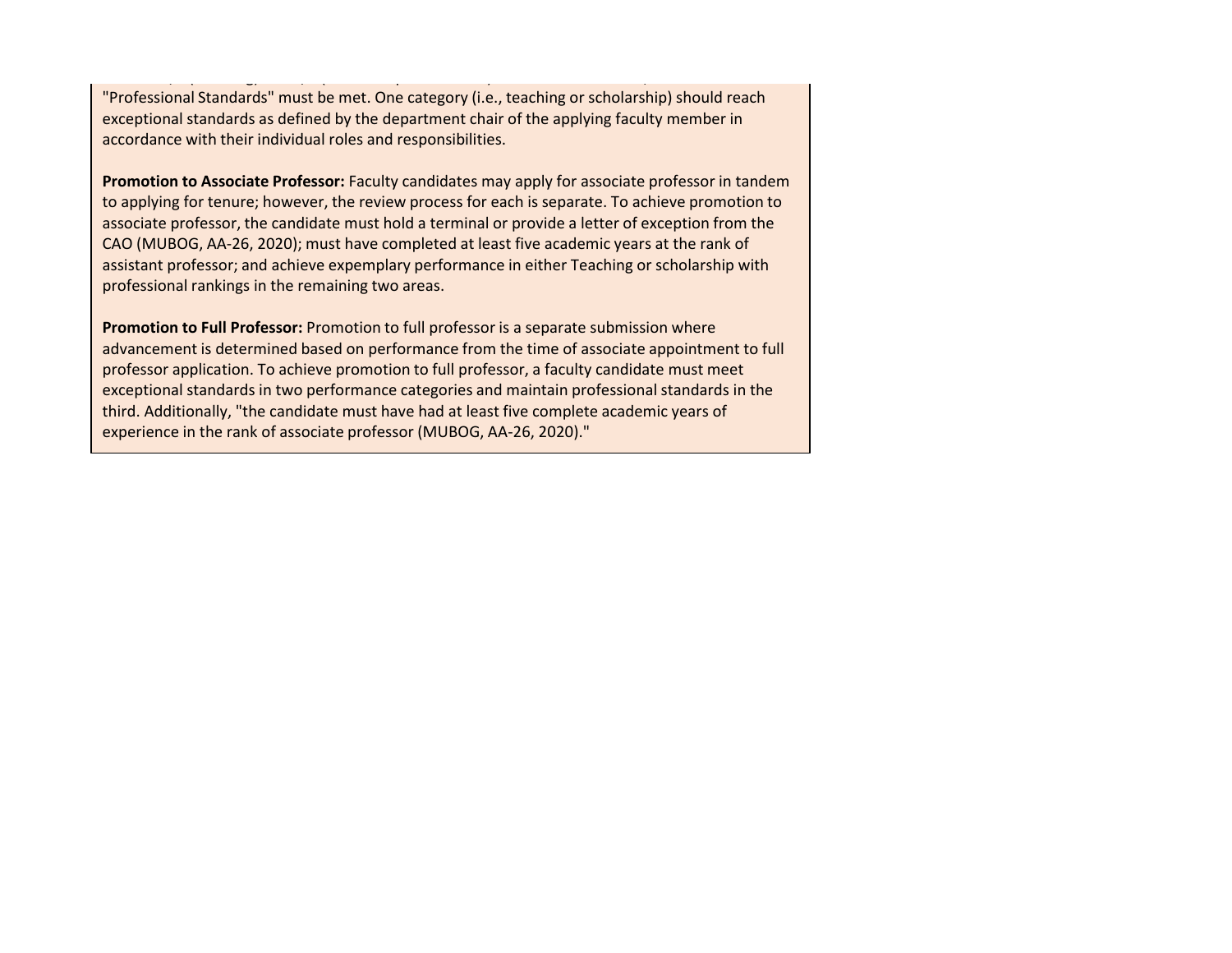| <b>Candidate</b><br>provided<br>evicence of<br>indicated | <b>Standards Defined</b>                                                                                                   | Number of<br>arifacts per<br>category | <b>Notes</b> |
|----------------------------------------------------------|----------------------------------------------------------------------------------------------------------------------------|---------------------------------------|--------------|
|                                                          | Minimum Standards: Faculty must meet the criteria below                                                                    |                                       |              |
|                                                          | for the performance area of teaching and advising:                                                                         |                                       |              |
|                                                          | 1. Student evaluation data for classes shows a rating of                                                                   |                                       |              |
|                                                          | satisfactory by achieving "agree" on more than half of the                                                                 |                                       |              |
|                                                          | 2. Written student comments on student evaluations are a                                                                   |                                       |              |
|                                                          | mixture of positive and negative comments (different document                                                              |                                       |              |
|                                                          | 3. Role as an advisor has been initiated, though support is still                                                          |                                       |              |
|                                                          | required by more experienced members of the department.                                                                    |                                       |              |
|                                                          | 4. Other. Faculty may include additional activities not described                                                          |                                       |              |
|                                                          | above. A description must be provided along with an                                                                        |                                       |              |
|                                                          | explanation of how the activity enhances the faculty's                                                                     |                                       |              |
|                                                          |                                                                                                                            |                                       |              |
|                                                          | Professional Standards: In addition to minimum standards,                                                                  |                                       |              |
|                                                          | faculty must meet some of the performance criteria below                                                                   |                                       |              |
|                                                          | as determined by their department chair to demonstrate                                                                     |                                       |              |
|                                                          | 1. Demonstrates a consistent use of varied teaching and                                                                    |                                       |              |
|                                                          | evaluation methodology. This variety should be evident in<br>submitted course material (e.g., examples of assignments) and |                                       |              |
|                                                          | addressed in the teaching section of the portfolio. Please do not                                                          |                                       |              |
|                                                          | 2. Student evaluation data for classes shows a rating of                                                                   |                                       |              |
|                                                          | proficient by achieving "agree" on more than half of the items.                                                            |                                       |              |
|                                                          | 3. Written student comments on student evaluations are                                                                     |                                       |              |
|                                                          |                                                                                                                            |                                       |              |
|                                                          | 4. Evidence of an active role in advising is submitted. Annual                                                             |                                       |              |
|                                                          | lists of the number and types of advisees, such as                                                                         |                                       |              |
|                                                          | graduate/undergraduate, advising thesis-dissertations, and                                                                 |                                       |              |
|                                                          | 5. Documentation of guest lectures for classes outside of                                                                  |                                       |              |
|                                                          | 6. Annual peer evaluations from direct observation shows                                                                   |                                       |              |
|                                                          | support of professional skills in teaching (at least two observed                                                          |                                       |              |
|                                                          | 7. Participation in CTL learning opportunities.                                                                            |                                       |              |
|                                                          | 8. Other. Faculty may include additional activities not described                                                          |                                       |              |
|                                                          | above. A description must be provided along with an                                                                        |                                       |              |
|                                                          | explanation of how the activity enhances the faculty's                                                                     |                                       |              |

performance in this area. This must be approved by the faculty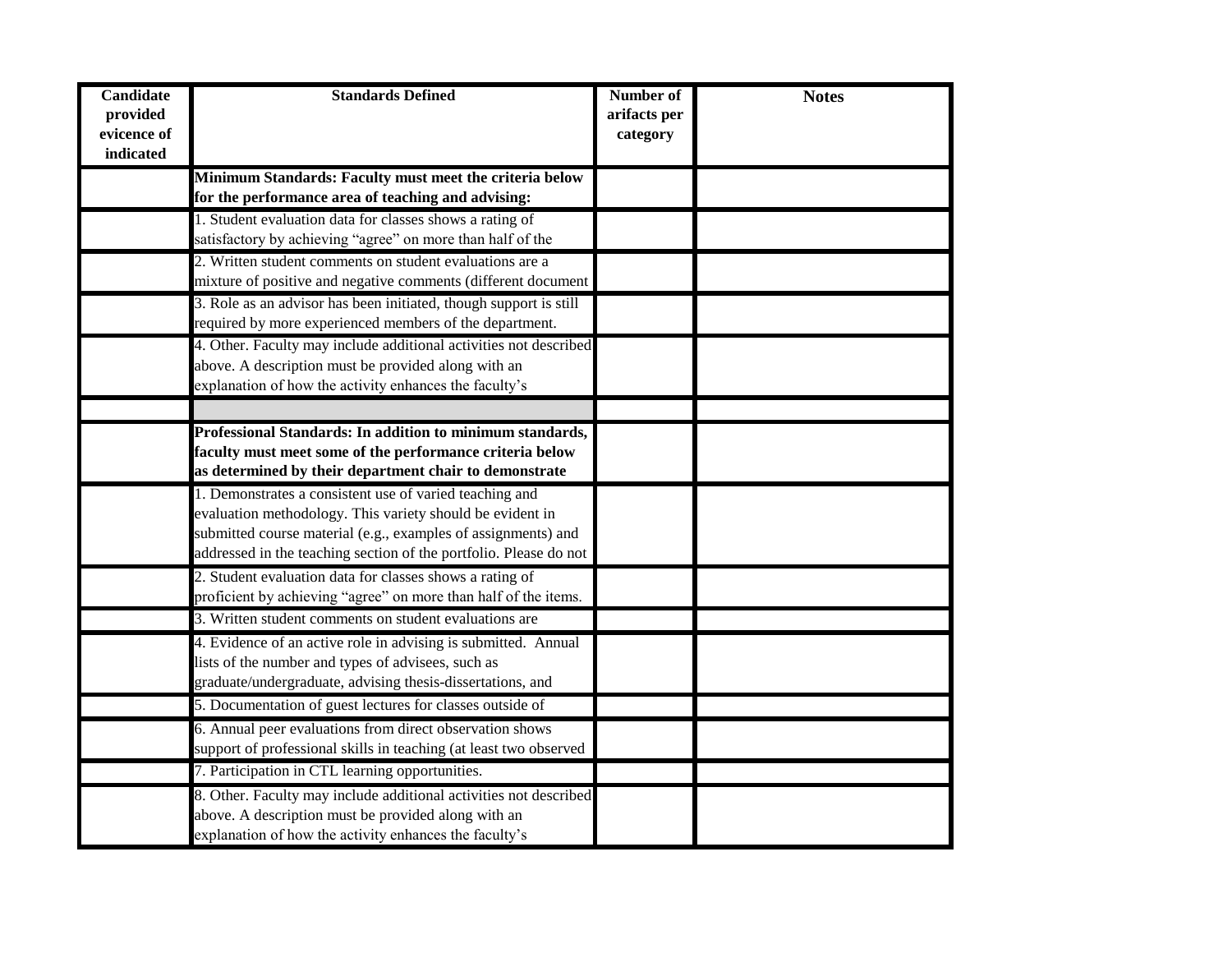| <b>Exceptional Standards: In addition to professional</b><br>standards, faculty must meet some of the performance<br>criteria below as determined by their department chair to     |  |
|------------------------------------------------------------------------------------------------------------------------------------------------------------------------------------|--|
| 1. Annual peer evaluation from direct observation shows<br>support of excellence in teaching (at least two observed class                                                          |  |
| 2. Unsolicited letters from former students that support                                                                                                                           |  |
| 3. Documentation of frequent guest lectures (1 or more per<br>semester) for classes outside of teaching responsibilities.                                                          |  |
| 4. Nomination/award for teaching, teaching honors courses, or<br>methodological or techniques presentation to peer groups.                                                         |  |
| 5. Presenter for CTL learning opportunities and/or participation                                                                                                                   |  |
| 6. Other. Faculty may include additional activities not described<br>above. A description must be provided along with an<br>explanation of how the activity enhances the faculty's |  |
|                                                                                                                                                                                    |  |
| <b>Additional Considerations</b>                                                                                                                                                   |  |
| 1. Contributing to comprehensive exams for graduate degrees.                                                                                                                       |  |
| 2. Contributions to curriculum development.                                                                                                                                        |  |
| 3. New course development.                                                                                                                                                         |  |
| 4. Teaching Writing Intensive or Service-learning Courses.                                                                                                                         |  |
| 5. Other. Faculty may include additional activities not described<br>above. A description must be provided along with an<br>explanation of how the activity enhances the faculty's |  |
|                                                                                                                                                                                    |  |
| Examples of Citizenship demonstrated in the area of<br>Teaching and Advising: Demonstration of citizenship is                                                                      |  |
| 1. Positive leadership of governance bodies                                                                                                                                        |  |
| 2. Contributions to disciplinary/professional growth and                                                                                                                           |  |
| 3. Furthering civil discourse/intercultural understanding                                                                                                                          |  |
| 4. Constructive mentoring of both students and faculty                                                                                                                             |  |
| 5. Contributions toward achieving a progressive future for the                                                                                                                     |  |
| 6. Interdisciplinary activities across campus                                                                                                                                      |  |
| 7. Other. Additional activities or involvement not included<br>above may be included with a description of how they                                                                |  |

demonstrate commitment to University Citizenship.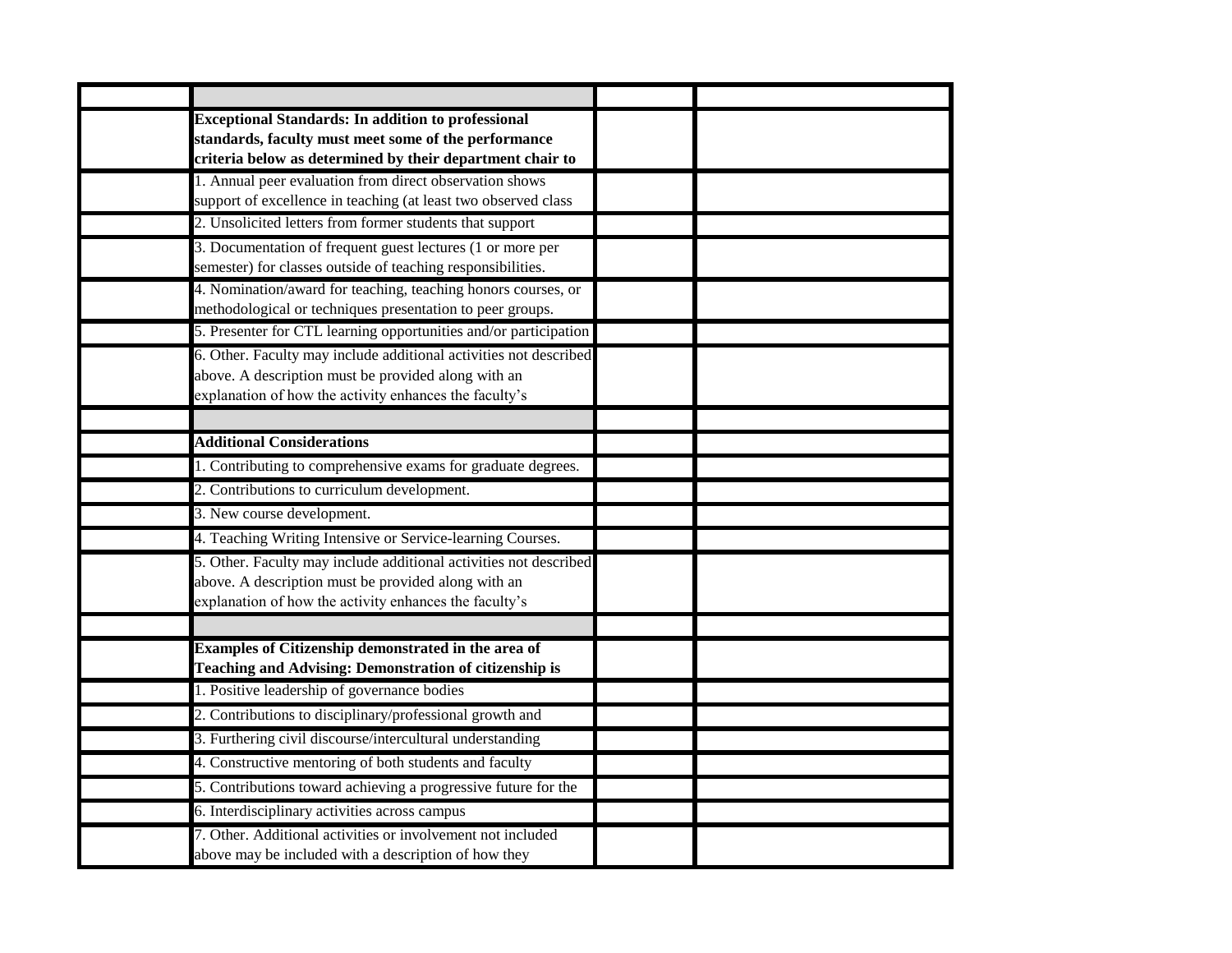| <b>TOTAL CATEGORIES ACHIEVED</b>  |  |
|-----------------------------------|--|
| <b>TOTAL NUMBER OF ACTIVITIES</b> |  |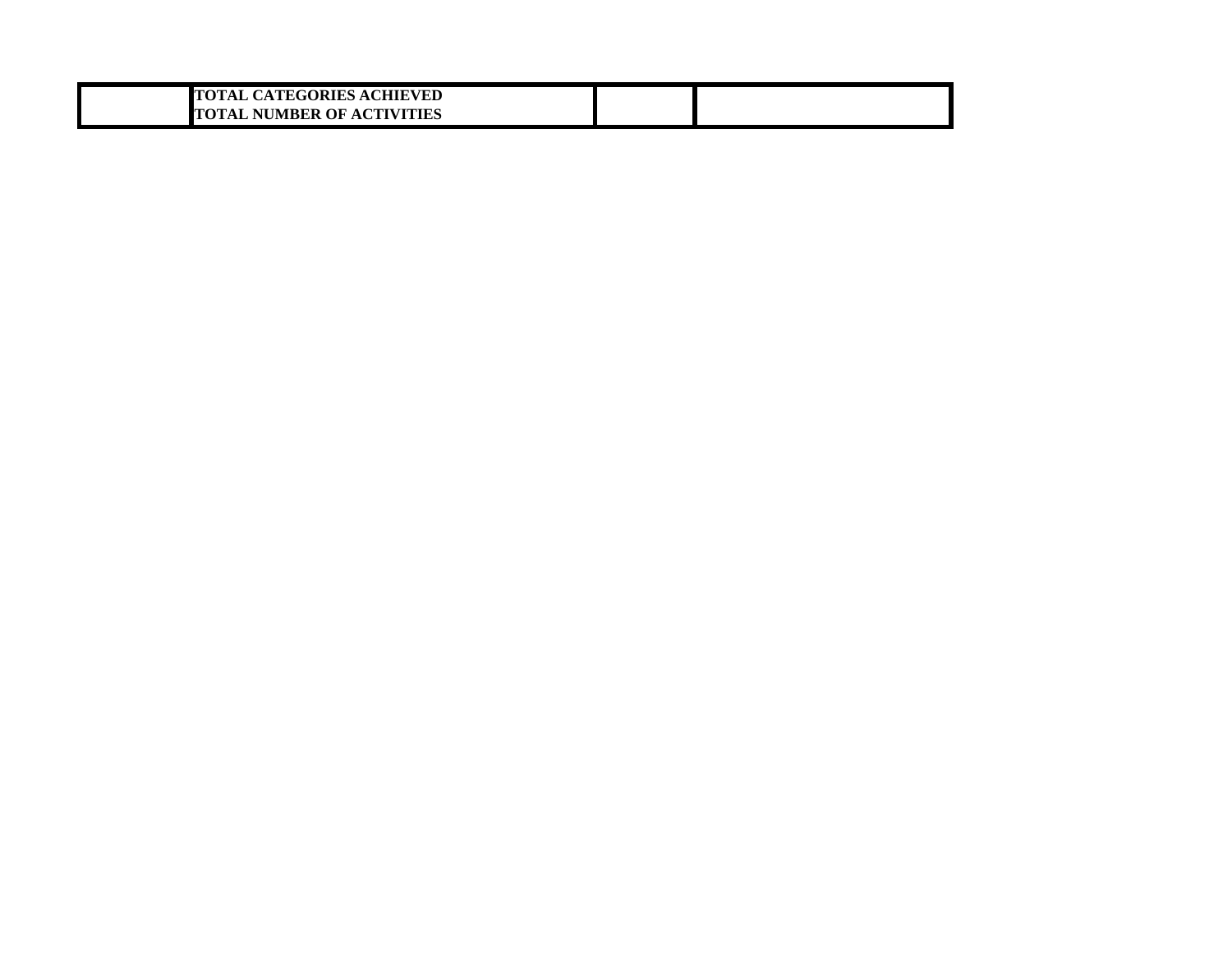| <b>Candidate</b><br>provided<br>evicence of | <b>Standards Defined</b>                                                                                                                      | Number of<br>arifacts per<br>category and | <b>Notes</b> |
|---------------------------------------------|-----------------------------------------------------------------------------------------------------------------------------------------------|-------------------------------------------|--------------|
| indicated                                   |                                                                                                                                               | level as                                  |              |
|                                             | Minimum Standards: Faculty must meet the criteria below                                                                                       |                                           |              |
|                                             | for the performance area of teaching and advising:                                                                                            |                                           |              |
|                                             | 1. Poster presentation at a professional conference. Must have at                                                                             |                                           |              |
|                                             | least one for every other AY from date of hire. Please indicate if<br>the project is at the international, national, or regional/state level. |                                           |              |
|                                             | 2. Advisor for student lead research activities.                                                                                              |                                           |              |
|                                             |                                                                                                                                               |                                           |              |
|                                             | 3. Other. Faculty may include additional activities not described                                                                             |                                           |              |
|                                             | above. A description must be provided along with an explanation                                                                               |                                           |              |
|                                             | of how the activity enhances the faculty's performance in this                                                                                |                                           |              |
|                                             |                                                                                                                                               |                                           |              |
|                                             | Professional Standards: In addition to minimum standards,                                                                                     |                                           |              |
|                                             | faculty must meet some of the performance criteria below as                                                                                   |                                           |              |
|                                             | determined by their department chair to demonstrate                                                                                           |                                           |              |
|                                             | 1. Clinical Assessment and Consultation.                                                                                                      |                                           |              |
|                                             | 2. Authoring articles for professional newsletters and                                                                                        |                                           |              |
|                                             | 3. Director of a regional or state level recognized project for a                                                                             |                                           |              |
|                                             | 4. Principle Investigator OR project director of a grant. Please                                                                              |                                           |              |
|                                             | indicate if the project is at the international, national/federal, or                                                                         |                                           |              |
|                                             | regional/state level. At least one active project per year is                                                                                 |                                           |              |
|                                             | 5. Author of a grant submission with indication of the outcome                                                                                |                                           |              |
|                                             | (i.e., under review, approved, denied etc.). Please indicate the                                                                              |                                           |              |
|                                             | intended amount of the grant and from what entity the grant                                                                                   |                                           |              |
|                                             | 6. Poster presentation at a professional conference. Must have at                                                                             |                                           |              |
|                                             | least an average of one for every AY from date of hire. Please                                                                                |                                           |              |
|                                             | indicate if the project is at the international, national, or                                                                                 |                                           |              |
|                                             | 7. Oral presentation at a professional conference. Please indicate                                                                            |                                           |              |
|                                             | if the project is at the international, national, or regional/state                                                                           |                                           |              |
|                                             | level. An average of at least one active project per year is                                                                                  |                                           |              |
|                                             | 8. Authoring a journal article within the discipline. The article                                                                             |                                           |              |
|                                             | must be referred by an editor or editorial board. Please indicate                                                                             |                                           |              |
|                                             | your place in authorship as primary, second, etc. At least one                                                                                |                                           |              |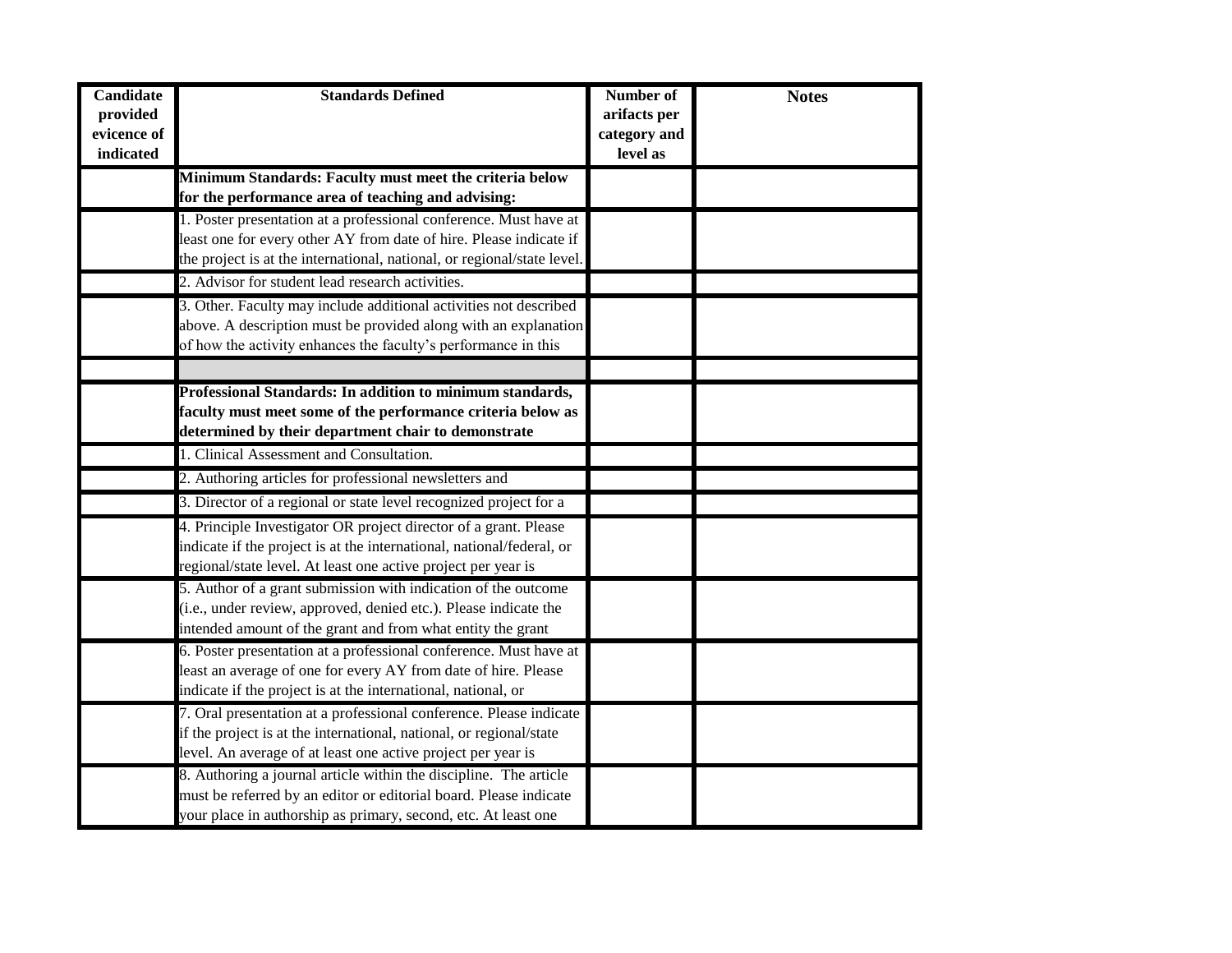| 9. Other. Faculty may include additional activities not described<br>above. A description must be provided along with an explanation |  |
|--------------------------------------------------------------------------------------------------------------------------------------|--|
| of how the activity enhances the faculty's performance in this                                                                       |  |
|                                                                                                                                      |  |
| <b>Exceptional Standards: In addition to professional</b>                                                                            |  |
| standards, faculty must meet some of the performance                                                                                 |  |
| criteria below as determined by their department chair to                                                                            |  |
| 1. Authoring a book having a recognizable or credible publisher                                                                      |  |
| related to the discipline. Please indicate your place in authorship                                                                  |  |
| 2. Serve as editor of national journal. Please indicate if you                                                                       |  |
| served on an editorial board or if you served as the editor of a                                                                     |  |
| 3. Director of a national or international level recognized project                                                                  |  |
| for a professional association.                                                                                                      |  |
| 4. Principle Investigator OR project director of a grant. Please                                                                     |  |
| indicate if the project is at the international, national/federal, or                                                                |  |
| regional/state level. More than one active project per year is                                                                       |  |
| 5. Author of two or more grant submissions with indication of                                                                        |  |
| the outcome (i.e., under review, approved, denied etc.). Please                                                                      |  |
| indicate the intended amount of the grant and from what entity                                                                       |  |
| 6. Oral presentation at a professional conference. Please indicate                                                                   |  |
| if the project is at the international, national, or regional/state                                                                  |  |
| level. More than one active project per year is expected. Please                                                                     |  |
| 7. Authoring a journal article within the discipline. The article                                                                    |  |
| must be referred by an editor or editorial board. More than one                                                                      |  |
| active project per year is expected. Please indicate your place in                                                                   |  |
| 8. Other. Faculty may include additional activities not described                                                                    |  |
| above. A description must be provided along with an explanation                                                                      |  |
| of how the activity enhances the faculty's performance in this                                                                       |  |
|                                                                                                                                      |  |
| <b>Additional Considerations</b>                                                                                                     |  |
| 1. Serving on thesis or dissertation committee for graduate                                                                          |  |
| programs. Please indicate if you served as the Chair or as a                                                                         |  |
| 2. Reviewer of journal article(s) or book chapter(s).                                                                                |  |
| 3. Book editor. Please indicate if your role involved editing the                                                                    |  |
| entire book or a section/chapter of the book.                                                                                        |  |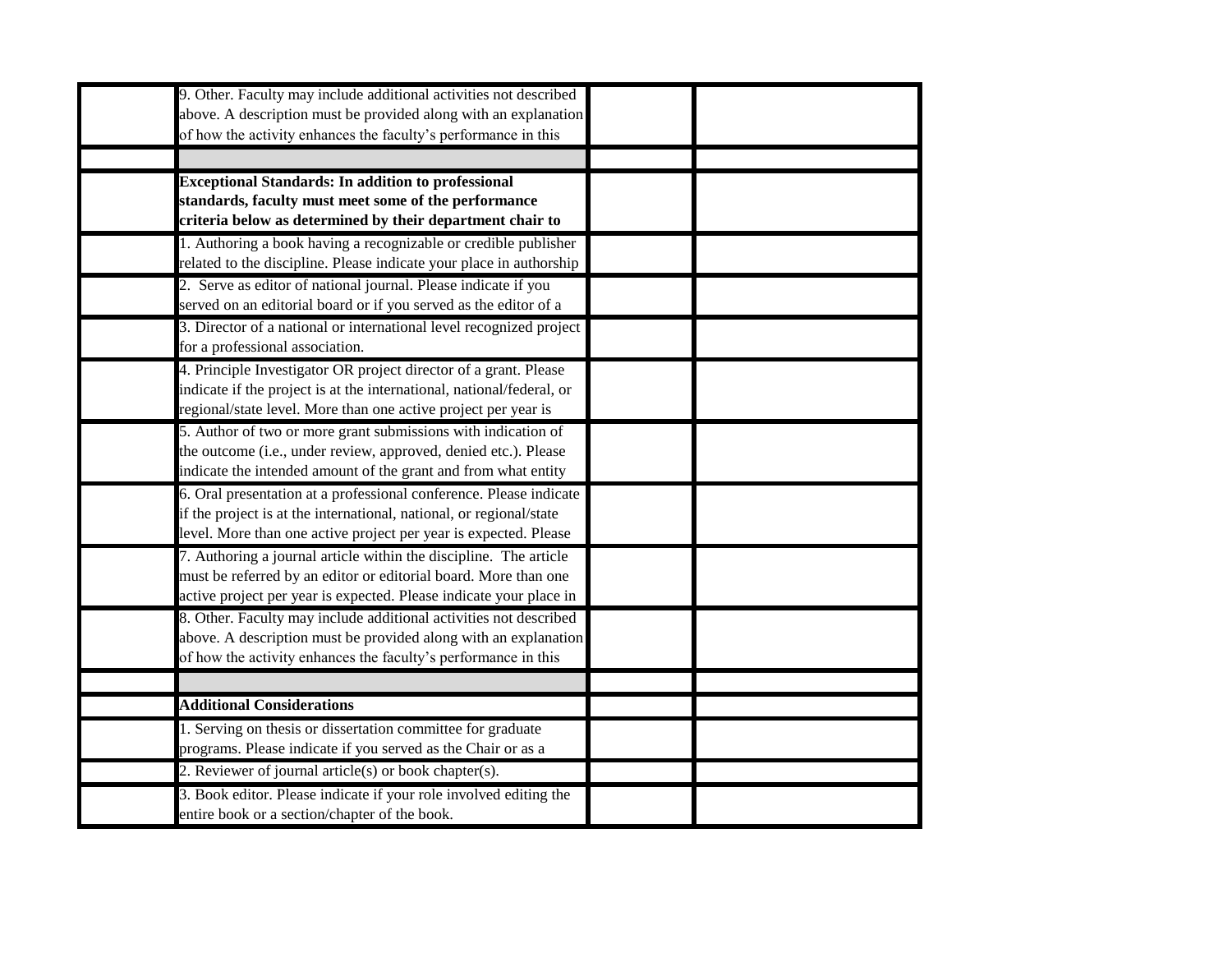| 4. Other. Faculty may include additional activities not described<br>above. A description must be provided along with an explanation<br>of how the activity enhances the faculty's performance in this |  |  |
|--------------------------------------------------------------------------------------------------------------------------------------------------------------------------------------------------------|--|--|
| Examples of Citizenship demonstrated in the area of<br>Scholarship: Demonstration of citizenship is required to                                                                                        |  |  |
| 1. Positive leadership of governance bodies                                                                                                                                                            |  |  |
| 2. Contributions to disciplinary/professional growth and                                                                                                                                               |  |  |
| 3. Furthering civil discourse/intercultural understanding                                                                                                                                              |  |  |
| 4. Constructive mentoring of both students and faculty colleagues                                                                                                                                      |  |  |
| 5. Contributions toward achieving a progressive future for the                                                                                                                                         |  |  |
| 6. Interdisciplinary activities across campus                                                                                                                                                          |  |  |
| 7. Other. Additional activities or involvement not included above<br>may be included with a description of how they demonstrate                                                                        |  |  |
| <b>TOTAL CATEGORIES ACHIEVED</b><br><b>TOTAL NUMBER OF ACTIVITIES</b>                                                                                                                                  |  |  |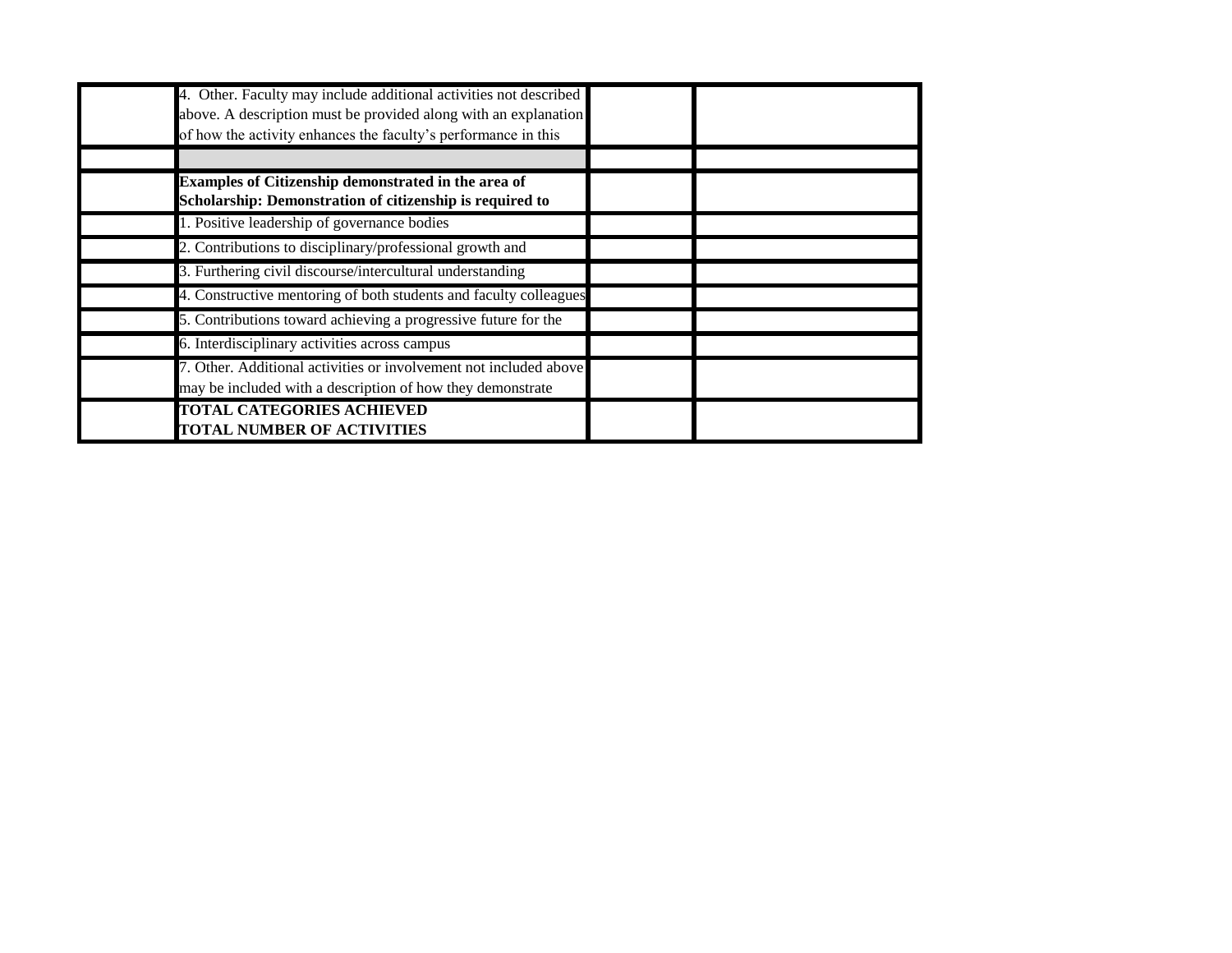| <b>Candidate</b><br>provided<br>evicence of<br>indicated<br>activity<br>$(0/1$ scale) | <b>Standards Defined</b>                                                                                                                                                                                                                                                                      | Number of<br>arifacts per<br>category | <b>Notes</b> |
|---------------------------------------------------------------------------------------|-----------------------------------------------------------------------------------------------------------------------------------------------------------------------------------------------------------------------------------------------------------------------------------------------|---------------------------------------|--------------|
|                                                                                       | Minimum Standards: Faculty must meet the criteria below for the<br>performance area of teaching and advising:                                                                                                                                                                                 |                                       |              |
|                                                                                       | 1. Service to the department by committee involvement. Please list<br>departmental committees you are involved in and indicate your position as<br>committee member, secretary, or chair. Include a synopsis of the<br>committee's activities and the amount of time commitment you provided. |                                       |              |
|                                                                                       | 2. Service to the college by committee involvement. Please list college<br>level committees you are involved in and indicate your position as<br>committee member, secretary, or chair. Include a synopsis of the                                                                             |                                       |              |
|                                                                                       | 3. Other. Faculty may include additional activities not described above. A<br>description must be provided along with an explanation of how the activity<br>enhances the faculty's performance in this area. This must be approved by                                                         |                                       |              |
|                                                                                       |                                                                                                                                                                                                                                                                                               |                                       |              |
|                                                                                       | Professional Standards: In addition to minimum standards, faculty<br>must meet some of the performance criteria below as determined by<br>their department chair to demonstrate achievement of professional                                                                                   |                                       |              |
|                                                                                       | 1. Service to the university by committee involvement. Please list<br>university level committees you are involved and indicate your position as<br>committee member, secretary, or chair. Include a synopsis of the                                                                          |                                       |              |
|                                                                                       | 2. Serving on additional ad hoc committees as needed. Please provide<br>documentation or examples of work completed by these groups.                                                                                                                                                          |                                       |              |
|                                                                                       | 3. Community presentations.                                                                                                                                                                                                                                                                   |                                       |              |
|                                                                                       | 4. Other. Faculty may include additional activities not described above. A<br>description must be provided along with an explanation of how the activity<br>enhances the faculty's performance in this area. This must be approved by                                                         |                                       |              |
|                                                                                       |                                                                                                                                                                                                                                                                                               |                                       |              |
|                                                                                       | <b>Exceptional Standards: In addition to professional standards, faculty</b><br>must meet some of the performance criteria below as determined by<br>their department chair to demonstrate achievement of exceptional                                                                         |                                       |              |
|                                                                                       | 1. Significant contribution to a community project. Describe the project                                                                                                                                                                                                                      |                                       |              |